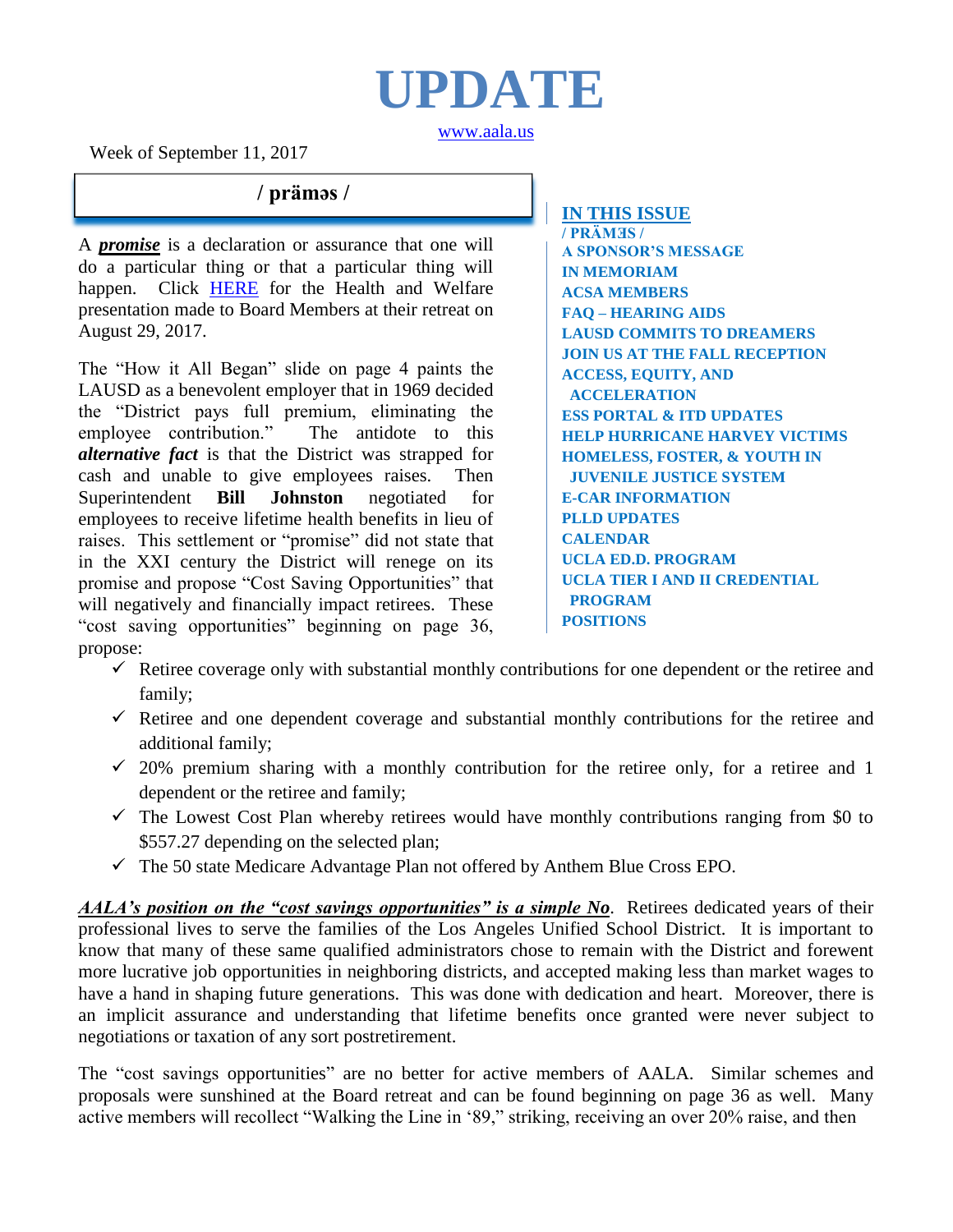# **/ PRÄMƎS / (Cont.)**

summarily having the raise retroactively returned to the District because of a financial crisis shortly thereafter. And to those naysayers and recent newcomers to the Los Angeles Unified School District not aware of the history or caring to ask, the decent employees of this District are not absconding with funds for the education of your children. The employees of this District are making good on the declaration or assurance that in exchange for keeping this District afloat over generations and making less than the market rate for the work we do to educate the youth of this great city, active employees and retirees have duly earned lifetime health benefits sans "Cost Saving Opportunities."

### *A MESSAGE FROM ONE OF OUR SPONSORS:*

55 Washington Street, Suite 800 Brooklyn, NY 11201-1071 t +1 212.796.2200 • f +1 212.796.2311 [www.amplify.com](http://www.amplify.com/)

Amplify has been pioneering digital education products for over 15 years, and has supported more than 200,000 educators and three million students in all 50 states. Amplify Science is a collaboration between the curriculum experts at the University of California, Berkeley's Lawrence Hall of Science and the digital learning team at Amplify. Designed from the ground up for the NGSS and three-dimensional science teaching and learning, Amplify Science will support LAUSD educators in making the instructional shifts outlined in the new standards. In each Amplify Science unit, grades K-8, students inhabit the role of a scientist or engineer in order to investigate a real-world problem. These real-world problems provide relevant, 21<sup>st</sup> century contexts through which students investigate different scientific phenomena. In this immersive, multimodal program, students read scientific texts, engage in hands-on learning, and explore digital simulations and modeling tools to develop explanations for the phenomena they encounter. In this way, Amplify Science teaches students to think, read, write, and argue like real scientists and engineers.

Amplify also partners with LAUSD in improving reading skills among elementary students and shares the Early Language and Literacy Plan's goal of ensuring that all students are able to read by the age of 9. Becoming an efficient reader begins with having a strong command of early literacy skills. Our products (DIBELS Next, IDEL, TRC and Burst:Reading) assist teachers and schools with identifying early literacy needs, providing targeted reading instruction, and monitoring student progress. DIBELS Next and IDEL allow teachers to screen and monitor foundational reading skills; TRC provides useful data for guided reading instruction and Burst:Reading is a research based, adaptive intervention program designed to provide the right instruction to the right students at the right time. Amplify's early literacy suite of products provide immediate insight into student performance and connect to targeted activities—Amplify is reimagining the way teachers teach and students learn.

You can learn more by visiting [www.amplify.com/curriculum/amplifyscience](http://www.amplify.com/curriculum/amplifyscience) and [www.amplify.com/assessment.](http://www.amplify.com/assessment)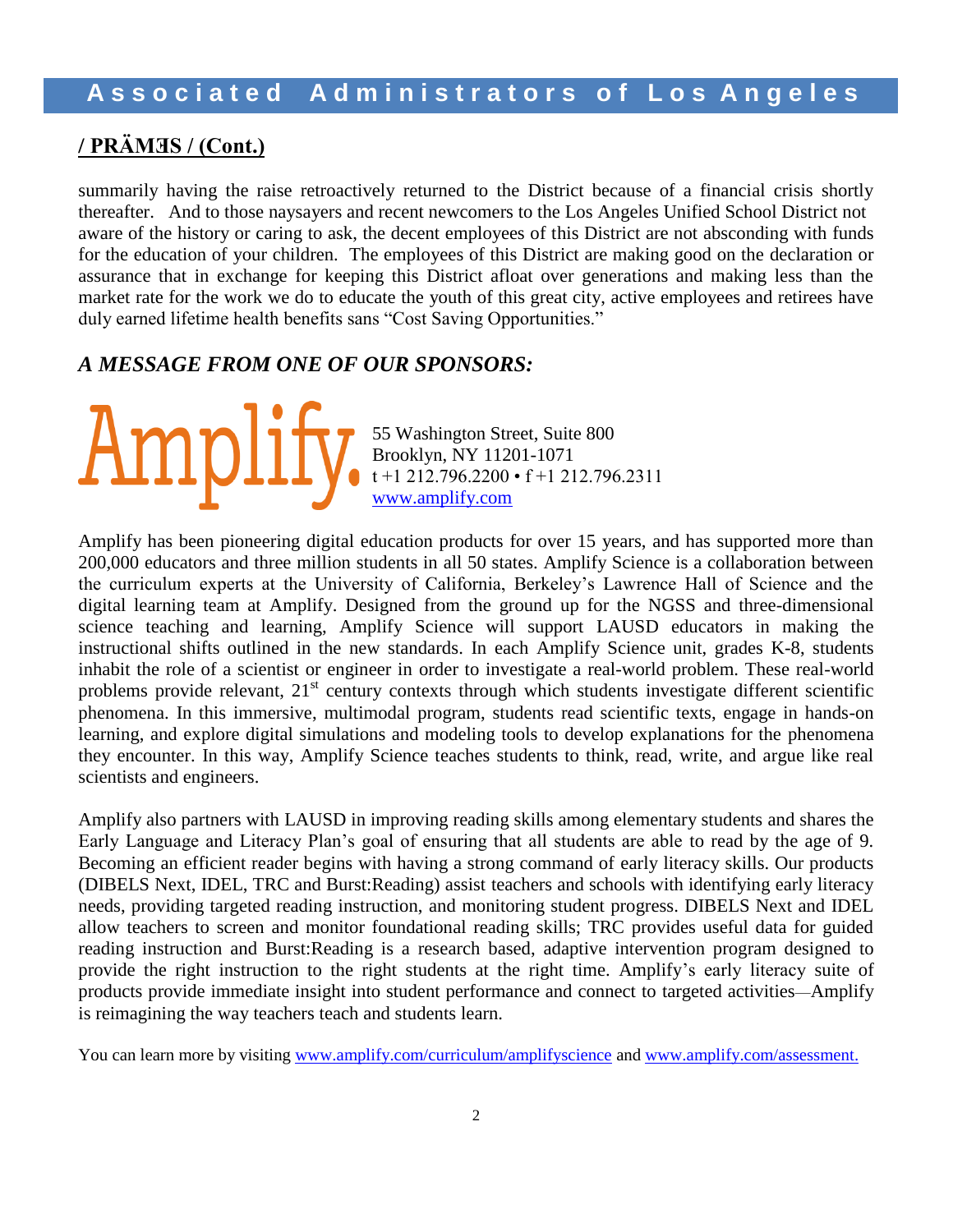# **IN MEMORIAM**

**DON DOYLE –** Former Director of Visual and Performing Arts, and Director of LAUSD All District Honor Marching Band. Mr. Doyle went on to be the Arts Consultant in the California Department of Education. Mr. Doyle retired from the District on August 26, 2006, and passed away September 3, 2017. Services will be forthcoming.

**JOAN RIRIE** – Former coordinator in Staff Relations; principal at Evans, Belmont, and Westchester-Emerson community adult schools; and assistant principal at Banning-Narbonne-San Pedro, Harbor, and Westchester-Emerson community adult schools. Ms. Ririe retired from the District on January 19, 1999, and passed away on July 18, 2017. The Memorial Service is as follows:

**Saturday, September 23, 2017, 11:00 a.m. – 2:00 p.m., Rolling Hills Preparatory School, 1500 Palos Verdes Drive North, San Pedro, CA 90732.**

**ACSA MEMBERS**

ACSA Region XVI is actively looking for a conference co-chair who is willing to support the conference chair and planning team in leading the work around planning the second annual Women in Leadership Summit. The Women in Leadership Summit will take place on May 19, 2018, from 7:30 a.m.- 2:00 p.m. at California State University, Dominguez Hills. If you are interested in the position, please email your letter of interest to **Dr. Marguerite Williams** at [marguerite.williams@lausd.net.](mailto:marguerite.williams@lausd.net)

### **HEALTH BENEFITS FAQ─** *WHAT COVERAGE IS PROVIDED FOR HEARING AIDS?*

### **I am 42 years old and notice I am having a little trouble hearing clearly. Is hearing loss associated with age, and is it common for people in my age group?**

A national survey sponsored by Centers for Disease Control showed that 19% of those between 40 and 69 years of age reported having hearing problems, compared to 43.2% who are 70 years and older, and only 5.5% of those between the ages of 19 and 39. Hearing loss is associated with age, with one out of three people between the ages of 65 and 74, and one out of two people after age 75 experiencing hearing loss. Other contributing factors may include buildup of earwax, medications, exposure to loud noises, ear infections, heart disease, and illnesses associated with high fever, such as meningitis.

### **What are some indications that I may have hearing loss?**

Most common symptoms include:

- Trouble hearing over the telephone
- Asking people to repeat what they just said
- Straining to understand everything in a conversation, especially if there's any kind of background noise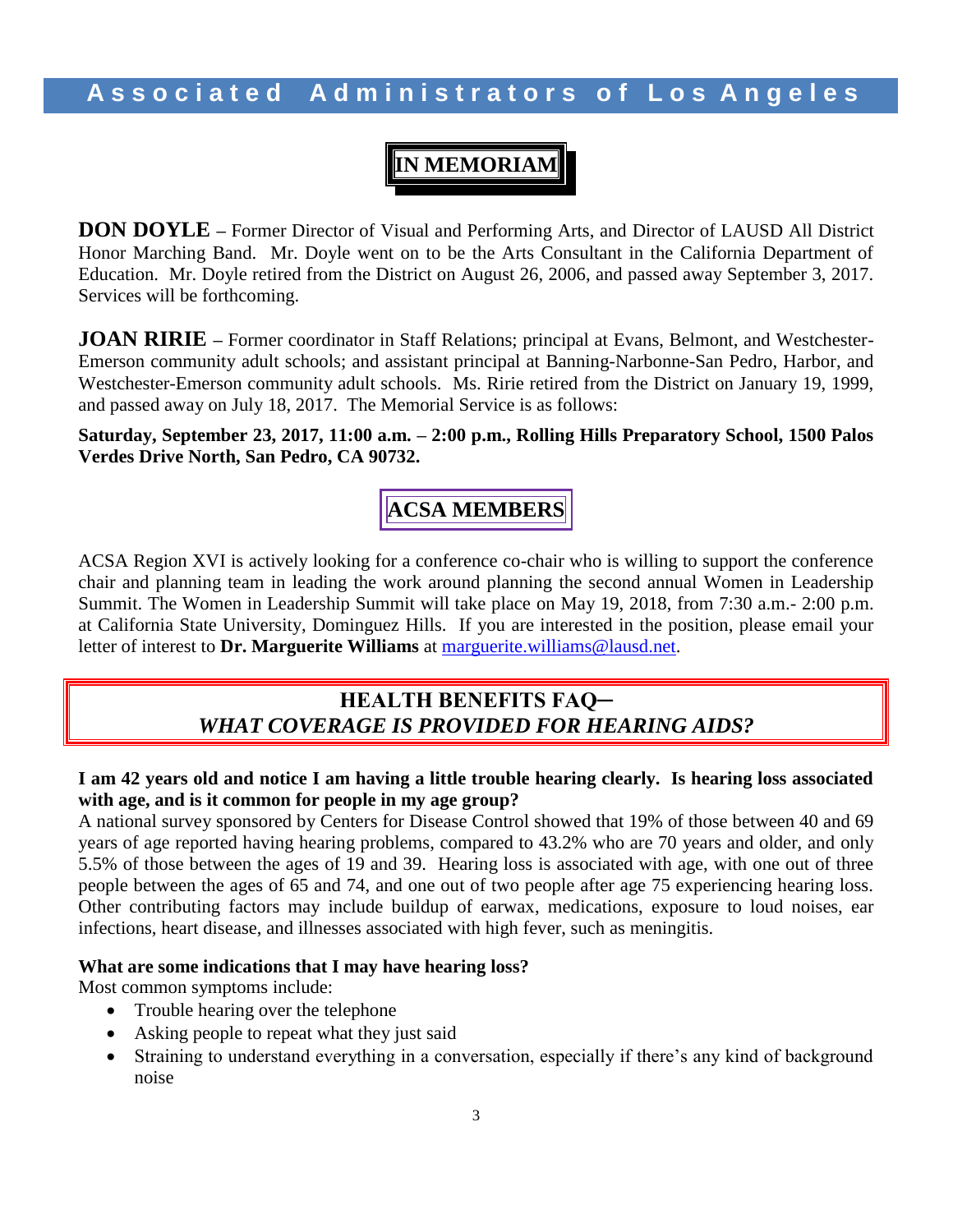## *FAQ (Cont.)*

• Having others tell you that your TV or radio volume is too high

### **What medications might impair hearing?**

More than 200 medications and chemicals have been shown to trigger side effects that involve hearing and balance. These medications include aspirin, antibiotics, some chemotherapy drugs, antimalarial drugs and loop diuretics, to name a few. It is always best to read the information about side effects that accompany your medication.

### **What should I do if I think I have hearing loss?**

If you are under 65 and have Anthem Select, Health Net, or Kaiser HMO medical plan, or over 65 in Kaiser Senior Advantage, Health Net Seniority Plus, or United HealthCare, see your primary care physician for a referral to an otolaryngologist (ear specialist) or audiologist (hearing specialist). If you are covered by Anthem Blue Cross EPO, you may go directly to an otolaryngologist or an audiologist.

### **I do not think I have a hearing loss, but occasionally hear a ringing sound in my ear. Is this an indicator of hearing loss?**

You have a condition called tinnitus. It is not a disease, but often a symptom of another underlying condition in your auditory system. The ringing, hiss, or roaring sound in one or both ears can come and go, or be continuous. Tinnitus may occur for no obvious reason, or for something as simple as earwax blocking your ear canal. Tinnitus could also be a sign of hearing loss, ear infection, heart/blood disease, and other health conditions. If you experience tinnitus, see your primary care physician, an otolaryngologist, or an audiologist.

### **Does my health plan cover the cost of hearing aids?**

All plans, except Kaiser HMO, offer hearing aid coverage, as indicated below:

- **Anthem Blue Cross Select HMO** Member pays 20%, limited to one pair every three years; batteries and repairs are not covered.
- **Anthem Blue Cross EPO** Active employees and retirees under age 65 pay 20% after deductible for one hearing aid per ear every three years. Retirees over age 65 have coverage limited to \$5000 per calendar year.
- **Health Net HMO/Health Net Seniority Plus** No copay for one pair of covered hearing aid expenses every three years.
- **Kaiser Senior Advantage –** Medicare retirees have a \$2,500 allowance for one device per ear every three years.
- **UnitedHealthcare® Group Medicare Advantage (HMO) –** California members have 100% coverage of approved hearing aid expenses with replacement of one pair every three years. Outof-state members have up to a \$500 hearing aid allowance every three years.

**HEALTH BENEFITS FAQ CORRECTION:** Thanks to the AALA member who spotted a bad link in the August 28, 2017, FAQ. Here is the correct link: *[Why Do We Get Middle-Age Spread?,](https://newsinhealth.nih.gov/2017/07/why-do-we-get-middle-age-spread) NIH News in Health* (July 2017).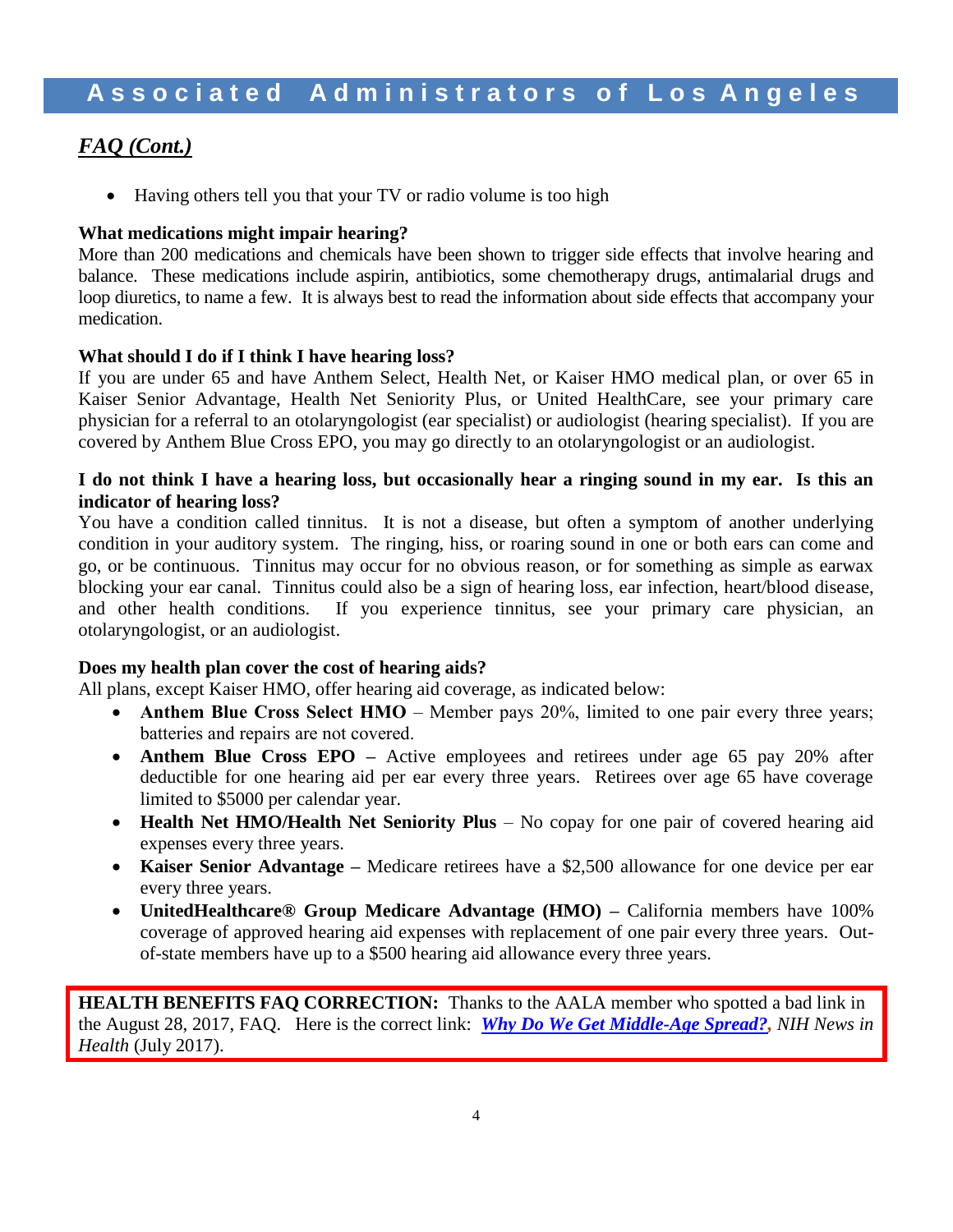### **DISTRICT LEADERSHIP STANDS FIRM IN SUPPORT OF DREAMERS**

With the announcement by **Attorney General Jeff Sessions** on Tuesday, September 5, that the protections for young immigrants under DACA (Deferred Action for Childhood Arrivals) will end in six months, LAUSD Board Members and senior staff joined other educators, clergy, business officials, and civic leaders across the country in voicing their commitment to continue to support the more than 800,000 (more than 240,000 in California) young people who are affected, many of whom are students and teachers in the nation's K-12 classrooms. LAUSD has previously designated its schools as safe zones for students and families who are undocumented and known as Dreamers and has provided resources, as well as, establishing the *We are One* campaign to designate that the District will continue to embrace and defend all students. It is estimated that about one-quarter of the District's students and their parents are undocumented and pending action by Congress within the next six months, their lives could be upended. **Superintendent Dr. Michelle King** said, "We urge our lawmakers to act with urgency in resolving this issue and extending permanent protections to Dreamers. The District will continue to embrace the values and principles of inclusion, and to provide a supportive teaching and learning environment that encourages achievement and success."

In California, college and university officials quickly issued statements in support of their students who have DACA status, many of whom are now able to hold jobs on campus as part of their financial aid packages. If they lose this status, not only will they lose their jobs, but they also face immediate deportation, even though the schools have said they will not expel them. The DACA program, which began by an executive order of former **President Obama** in 2012, allows undocumented residents over the age of 15 to apply for two-year work permits that can be renewed indefinitely as long as the applicant is not convicted of a crime. It does not provide a path to citizenship, nor does it allow recipients to vote. With Mr. Sessions' announcement, which is in response to a September 5 deadline given by ten states to end DACA or face a suit against the government, the Department of Homeland Security will no longer accept new DACA applications, and those who currently hold DACA permits will not be able to renew them if they expire after March 5, 2018. Those whose permits expire before March 5, 2018, must apply for renewal by Oct. 5. (FYI, the states that threatened to sue the government if DACA was not terminated are Alabama, Arkansas, Idaho, Kansas, Louisiana, Nebraska, South Carolina, Tennessee, Texas, and West Virginia.)

While anti-immigration groups cheered the announcement that the White House will end the program, it sparked protests and demonstrations around the country and moved President Obama to post this comment on Facebook, "…It is precisely because this action is contrary to our spirit, and to common sense, that business leaders, faith leaders, economists, and Americans of all political stripes called on the administration not to do what it did today. And now that the White House has shifted its responsibility for these young people to Congress, it's up to Members of Congress to protect these young people and our future..." Congress has six months to enact legislation to replace DACA before the program terminates.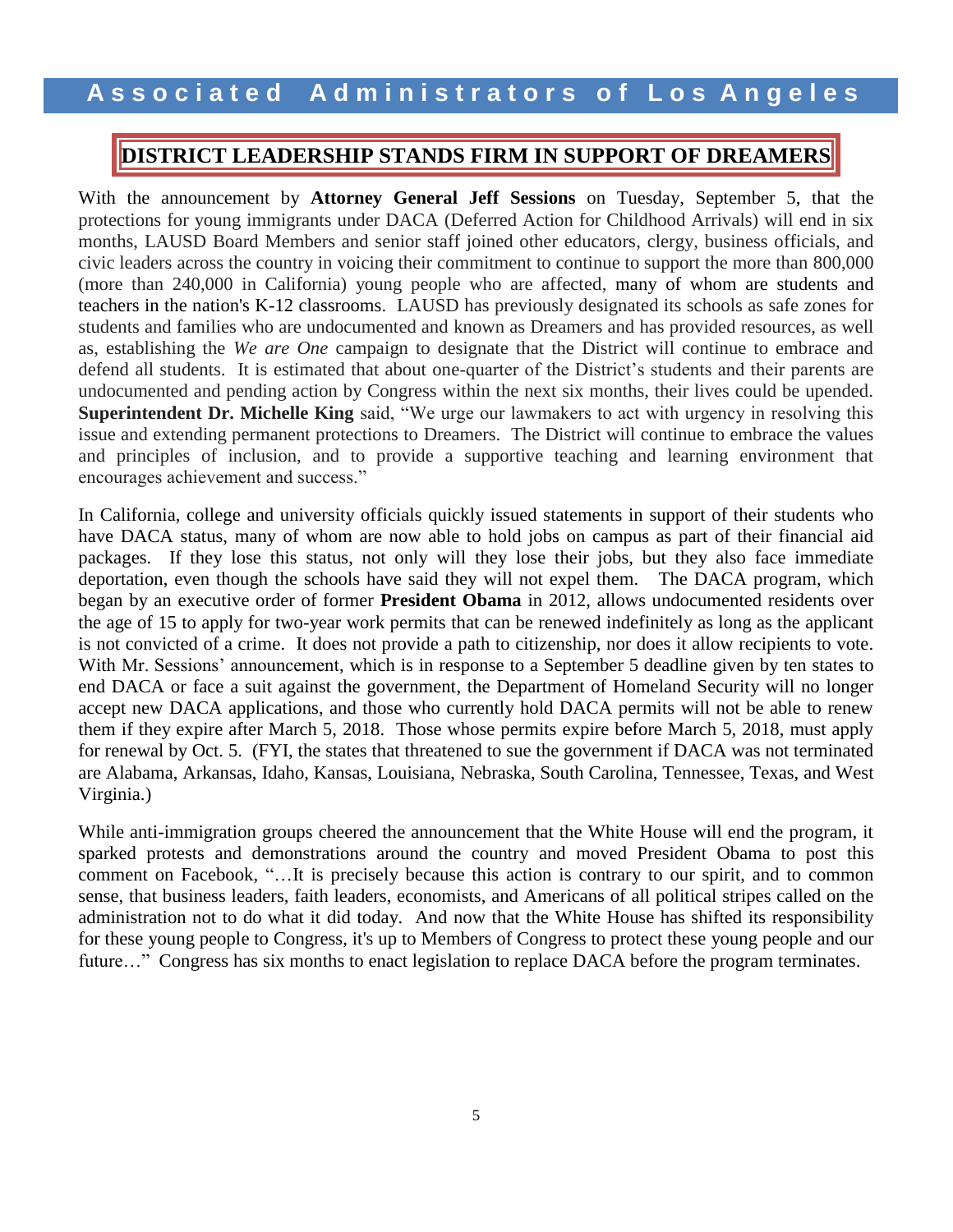

# **ACCESSEQUITYACCELERATION AEA TODAY** Consider the alternative

The Access, Equity, and Acceleration (AEA) Unit is in the process of establishing an advisory committee that is devoted to accelerating the academic achievement of African American students. This committee brings together District and community stakeholders through a collaborative process of learning, reflecting, and identifying evidence-based practices that will support Pre K-12 schools in improving academic outcomes for our African American students. The work of the advisory committee is part of the District's continuous efforts to improve achievement outcomes for all students across multiple domains. It will meet throughout the 2017-18 school year, starting in September. The AEA Unit is seeking the membership of passionate, committed school-based and nonschool-based administrators. If you wish to take part in important work, please contact **Dr. Robert Whitman**, Director of Special Projects, at 213.241.1750 or via email at [rdw5302@lausd.net](mailto:rdw5302@lausd.net) by September 21, 2017.

# *YOU ARE INVITED TO JOIN US AT THE ANNUAL AALA FALL RECEPTION*

*See your colleagues, friends, retirees, and AALA sponsors at the annual fall reception on Thursday, September 28, 2017, at The Center at Cathedral Plaza. Refreshments are provided and parking is free. Please RSVP to Gema Pivaral at [gpivaral@aala.us](mailto:gpivaral@aala.us) or call 213.484.2226. We look forward to seeing all of our AALA members there!*

### **ANNOUNCING THE NEW EMPLOYEE SELF SERVICE (ESS) PORTAL AND OTHER ITD UPDATES**

The Information Technology Division (ITD) is pleased to announce the new Employee Self Service (ESS) Portal with mobile capabilities. The new portal offers a more user-friendly experience, better browser compatibility, and the following functionalities:

- 1. View and update personnel profile (personal and emergency contact information)
- 2. View, download, and print paystubs
- 3. View, download, and print time statements
- 4. View, download, and print W2s
- 5. View benefits plans, retirement savings, and flexible spending accounts contributions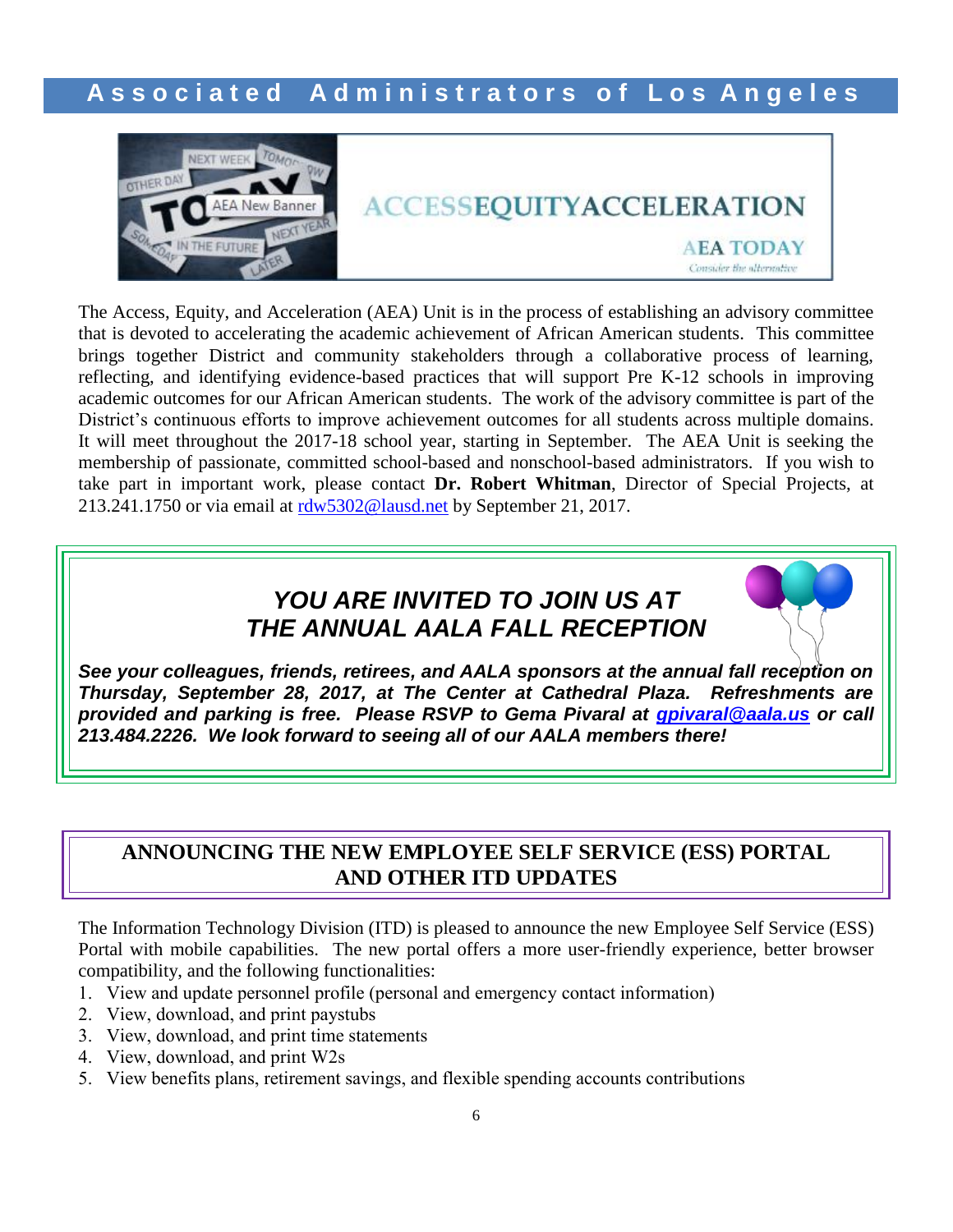### *ESS PORTAL AND OTHER ITD UPDATES (Cont.)*

- 6. View TB compliance, know when your TB test expires
- 7. Change tax withholdings for W4 and DE-4

**The new portal will be available on Monday, September 11, 2017.** To access it from a desktop/laptop, go to [http://ess.lausd.net](http://ess.lausd.net/) and follow the instructions on the resource page, [http://achieve.lausd.net/](http://achieve.lausd.net/%20essresources)  [essresources.](http://achieve.lausd.net/%20essresources) To access the new ESS portal via mobile devices, you can enter ess.lausd.net in the browser or download the free SAP Fiori app from your app store and follow the setup instructions on the resource page.(**Please Note**: The District is not liable for any data usage costs incurred while accessing ESS on your home computer or mobile device.)

Over the last four months, the following application systems have been redesigned, upgraded, or launched:

- *Redesigned*: Safe School Plan, Find a School, E-Library, School Bell Schedule
- *Upgraded*: Welligent, More Than a Meal Dashboards, Norm Day Dashboards, Principal's Portal, Teacher's Portal, Employee Self Service (ESS)
- *Launched*: Grant Management System

The Information Technology Division has a far-reaching team of support technicians to assist school-site staff members with the smooth operation of their technology. Support can be requested by visiting the ITD ticketing system [\(http://lausd.onbmc.com\)](http://lausd.onbmc.com/), via chat [\(http://chat.lausd.net\)](http://chat.lausd.net/), calling the IT Helpdesk at 213.241.5200, getting help from your assigned technicians, or contacting your Local District IT Liaison.

Please visit the [ITD website](https://achieve.lausd.net/Page/10985#spn-content) to download a document that provides details about each of the applications and a list of resources for obtaining technical support.

# **HELP HURRICANE HARVEY VICTIMS**

We have all seen the devastation in Houston caused by Hurricane Harvey and many of us want to help in some manner. The District has joined with other organizations to provide support to the countless people who are in need. Here are some suggestions of ways to help:

- The Houston Independent School District needs children's clothing, school uniforms, and school supplies which can be sent directly to Delmar Stadium, 2020 Mangum Road, Houston, TX 77092.
- Monetary donations may be made to:
	- o Houston Independent School District: <http://www.houstonisd.org/Page/164281>
	- o Greater Houston Community Foundation: [http://www.ghcf.org](http://www.ghcf.org/)
	- o Global Giving Hurricane Harvey Relief Fund: <http://globalgiving.org/harvey>
	- o Save the Children: [http://www.savethechildren.org](http://www.savethechildren.org/)
	- o American Red Cross: <https://www.redcross.org/donate/hurricane-harvey>

In addition, an internal memorandum, [MEM-6194.2,](http://home.lausd.net/pdf/hurricane%20letter.pdf) *Guidelines for Districtwide Fund Drives in Response to Natural Disasters*, has been reissued by the Division of District Operations and provides procedures for schools that may wish to raise funds to assist the hurricane victims.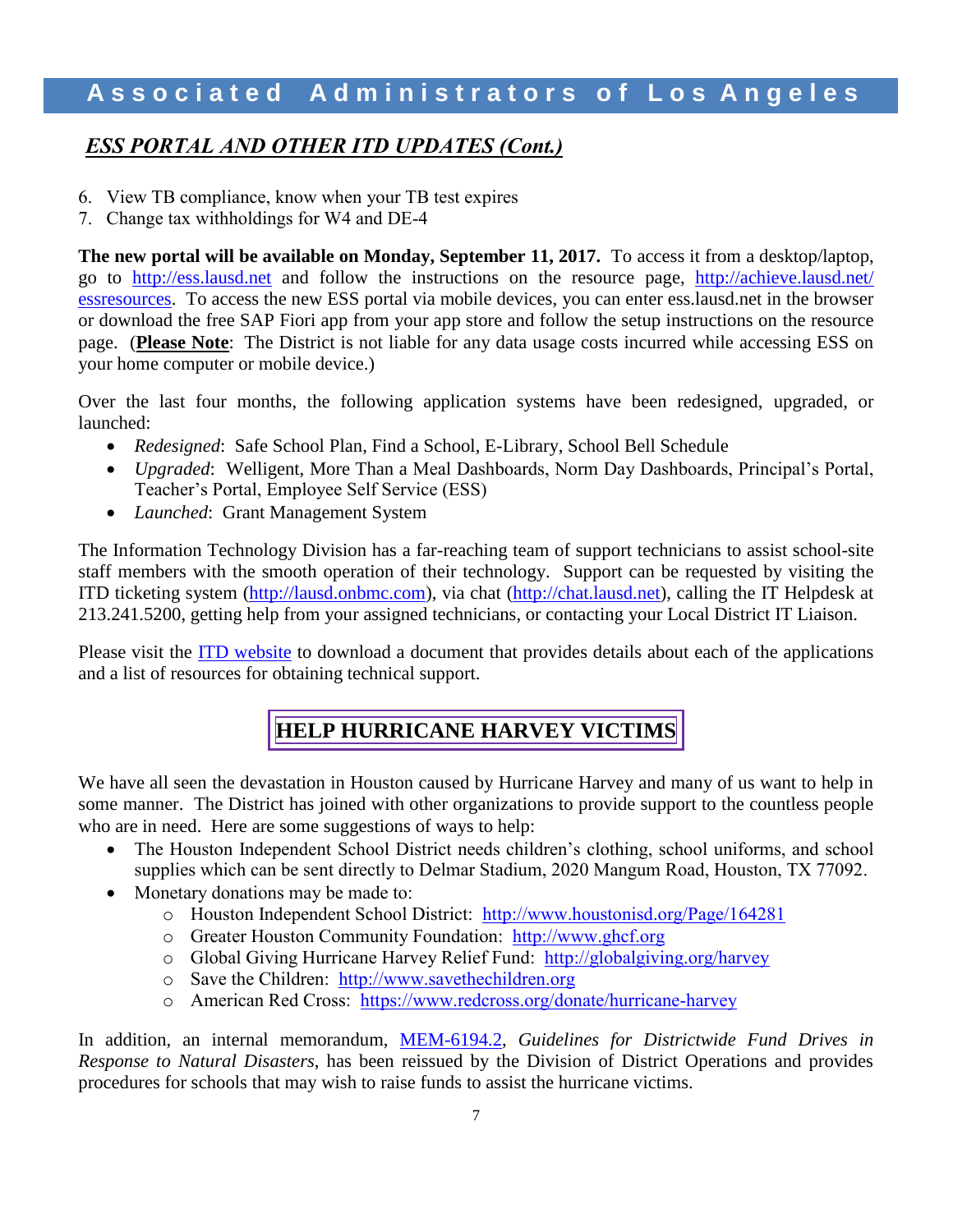### **IMPORTANT REMINDERS REGARDING YOUTH WHO ARE IN FOSTER CARE, HOMELESS, OR INVOLVED IN THE JUVENILE JUSTICE SYSTEM**

*AALA thanks Dr. Joseph Green, UCP Coordinator, for providing this information.*

This article provides administrative staff a summary of updates to the law as of January 1, 2016, regarding the legal requirements to comply with protections and services afforded to children who are homeless, in foster care, or involved in the juvenile justice system. The District must ensure compliance with the following:

- (1) Youth placed in a licensed child's institution or foster family home must attend programs operated by the District unless specified conditions are met. Foster children who are living in emergency shelters are eligible to receive educational services at such shelters for short periods of time under specified conditions.
- (2) The district from which a foster child transfers shall compile the pupil's complete educational records including full or partial credits earned and current classes and grades, and deliver the educational information and records of the pupil to the next educational placement within 2 business days.
- (3) A pupil in foster care, a homeless youth, or a youth involved in the juvenile justice system who transfers between schools after completion of the pupil's  $2<sup>nd</sup>$  year of high school may be exempt from all coursework and other requirements adopted by the governing board of the school district that are in addition to certain statewide coursework requirements. The school district shall notify pupils who are homeless, in foster care, or involved in the juvenile justice system within 30 calendar days of the date that the pupil who may qualify for the exemption from local graduation requirements transfers into a school, that the pupil qualifies for that exemption.
- (4) The District must accept coursework satisfactorily completed by foster, homeless, or juvenile justice connected youth while he or she attended another public school, juvenile court school, or nonpublic school, even if the pupil did not complete the entire course, and provides full or partial credit in the same or equivalent courses.

The District has designated staff to serve as educational liaisons for foster children, homeless youth, and youth involved in the juvenile justice system, whose job is to facilitate proper educational placement, enrollment in school, checkout from school, and assist students when transferring from one school to another school or from one school district to another school district in ensuring the proper transfer of credits, records, and grades. Additionally, the law authorizes the filing of a complaint under Uniform Complaint Procedures for noncompliance in this area.

If you desire more information regarding these requirements, please refer to the following District publications:

- [BUL-787.1: Guidelines for School Enrollment of Students in Out-of-Home Care](https://www.google.com/url?q=http://notebook.lausd.net/pls/ptl/docs/PAGE/CA_LAUSD/FLDR_ORGANIZATIONS/STUDENT_HEALTH_HUMAN_SERVICES/BUL-787%25201%2520DOC%2520(2).PDF&sa=U&ved=0ahUKEwjoyKH4lrTVAhXirlQKHXi_CwkQFggFMAA&client=internal-uds-cse&usg=AFQjCNGqAH_nl9Ajt-99QSSN7baPUVSpmQ)
- [BUL-6718.0: Educational Rights and Guidelines for Youth in Foster Care, Experiencing](https://www.google.com/url?q=https://achieve.lausd.net/cms/lib/CA01000043/Centricity/Domain/214/BUL-6718.0%2520Educational%2520Rights%2520and%2520Guidelines%2520for%2520Youth%2520In%2520Specialized%2520Populations.pdf&sa=U&ved=0ahUKEwjmoPCDl7TVAhWErlQKHfyiCpAQFggEMAA&client=internal-uds-cse&usg=AFQjCNE18t2TZQNUhupjBBibMaKO5D8kHw)  [Homelessness and/or Involved in the Juvenile Justice System](https://www.google.com/url?q=https://achieve.lausd.net/cms/lib/CA01000043/Centricity/Domain/214/BUL-6718.0%2520Educational%2520Rights%2520and%2520Guidelines%2520for%2520Youth%2520In%2520Specialized%2520Populations.pdf&sa=U&ved=0ahUKEwjmoPCDl7TVAhWErlQKHfyiCpAQFggEMAA&client=internal-uds-cse&usg=AFQjCNE18t2TZQNUhupjBBibMaKO5D8kHw)
- MiSiS Job Aides
	- o [Electing the Graduation Requirements Option for Foster/Probation or Homeless Youth](https://lausd.sharepoint.com/sites/itd_misis/Training%20Documents/MiSiS%20Job%20Aids/Graduation%20Standards/Electing%20the%20Graduation%20Requirements%20Option%20for%20Eligible%20Foster%20Probation%20or%20Homeless%20Youth.docx?d=w04db5845651043c7beb11d726461b0d5)
	- o [Entering Partial Credits](https://lausd.sharepoint.com/sites/itd_misis/Training%20Documents/MiSiS%20Job%20Aids/Grades%20and%20Transcripts/Posted/Transcripts/Enter%20Partial%20Credit%20for%20Out%20of%20District%20courses%20to%20student%20transcript.docx?d=w66c2e32dcdbf45b2b15b0a8231a09d3f)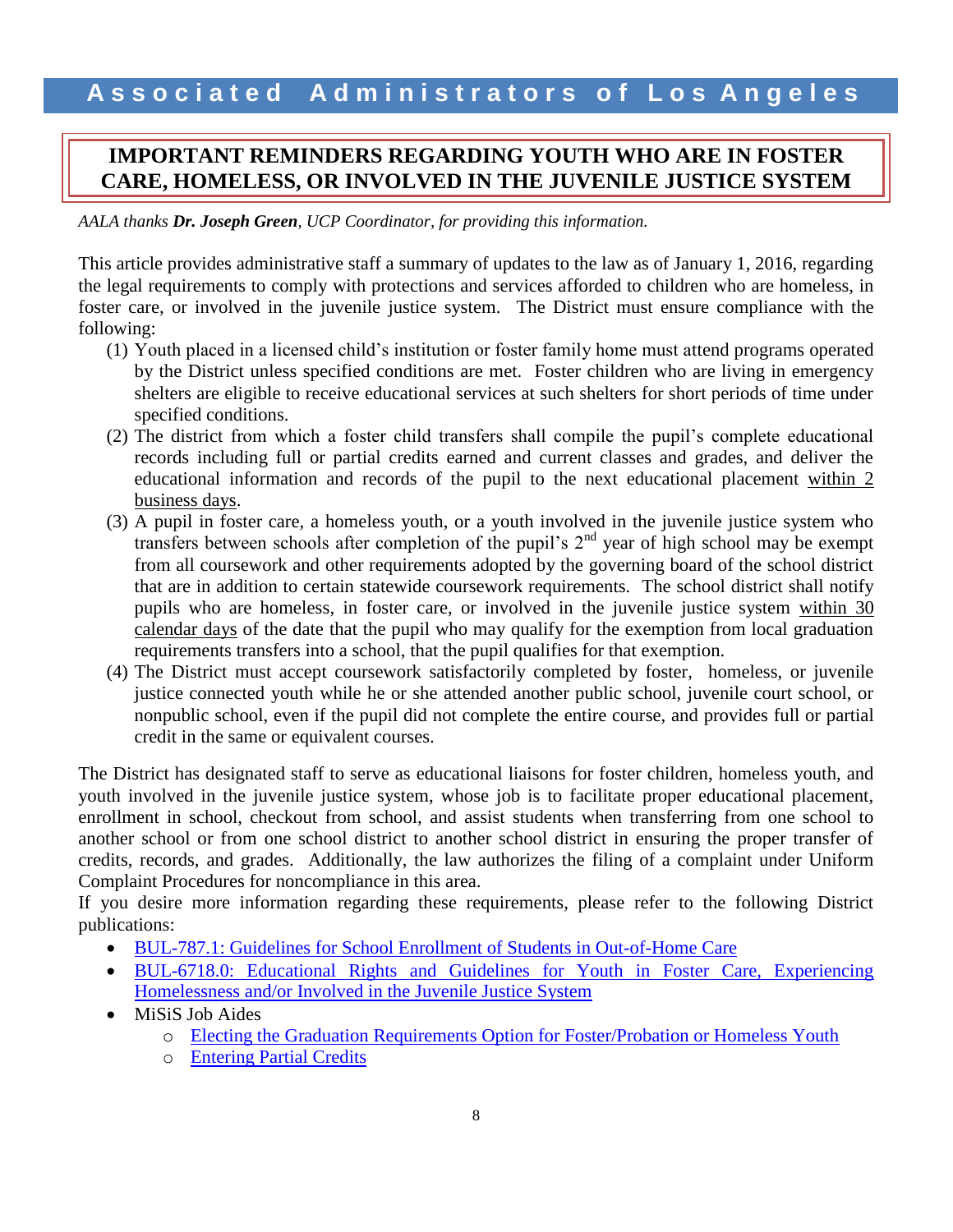## **A s s o c i a t e d A d m i n i s t r a t o r s o f L o s A n g e l e s**

### *IMPORTANT REMINDERS (Cont.)*

Additionally, Pupil Services is developing a training, which is anticipated to be available in the Learning Zone sometime this month. For more information or to address questions or concerns, you may contact Pupil Services at 213.241.3844 or the Educational Equity Compliance Office at 213.241.7682.

### **INFORMATION ON THE E-CAR FOR SCHOOL-SITE ADMINISTRATORS**

*AALA thanks Krisztina Tokes, Deputy Chief Facilities Executive, for providing this information.*

By now, you have likely heard about the electronic capacity assessment review process (E-CAR), but do you know what it is or how it involves you? If your answer is no to either of these questions, then you need to visit the E-CAR website at<http://www.laschools.org/new-site/my-school/ecar/> sooner rather than later to get this vital information. Last year, the District rolled out its new online application for recording updates on the classroom inventory and utilization at your school. Unlike prior years, where principals met with representatives from School Management Services, E-CAR 2016 was exclusively a web-based process. E-CAR 2017 is set to kick-off on *Tuesday, September 5, 2017*, and it will run until *Friday, September 29, 2017*.

Schools that serve a defined resident attendance area, stand-alone magnet schools, and several special education schools are required to participate in E-CAR 2017. See the E-CAR website for the complete list of schools for which participation is required. The purpose of E-CAR 2017 is to reconfirm the number of classrooms at each school and how they are used, to calculate each school's operating capacity, and to identify available classrooms for future use. During this process, principals have the opportunity to edit information related to their schools' classroom inventories and review their schools' capacity assessments.

Tools are in place to show you how to use E-CAR whether you prefer a step-by-step online tutorial, quick-start user's manual, or an in-person training. There are a few updates in the application that are intended to make it even easier to use and like last year, E-CAR can be accessed when it is convenient for you to do so. Last year, some principals took advantage of the Hands-On Assisted Preparation workshops that were offered during E-CAR. This month, workshops will be held at several regional locations. While attendance at these workshops is optional, you are highly encouraged to stop by if you are new to your school or would just like extra guidance in reviewing and updating your school's classroom inventory information. The schedule and additional information about these workshops is posted on the E-CAR website. Please contact **Rena Perez** in the Master Planning & Demographics Department at 213.241.8044 if you have questions or need additional information about E-CAR.

### **PROFESSIONAL LEARNING AND LEADERSHIP DEVELOPMENT BRANCH**

### *Guiding Teachers With Targeted Coaching*

LAUSD principals and assistant principals are invited to participate in "Guiding Teachers with Targeted Coaching" to explore strategies for coaching adult learners in the California Standards aligned to the *LAUSD School Leadership Framework*. Emphasis will be placed on how to adjust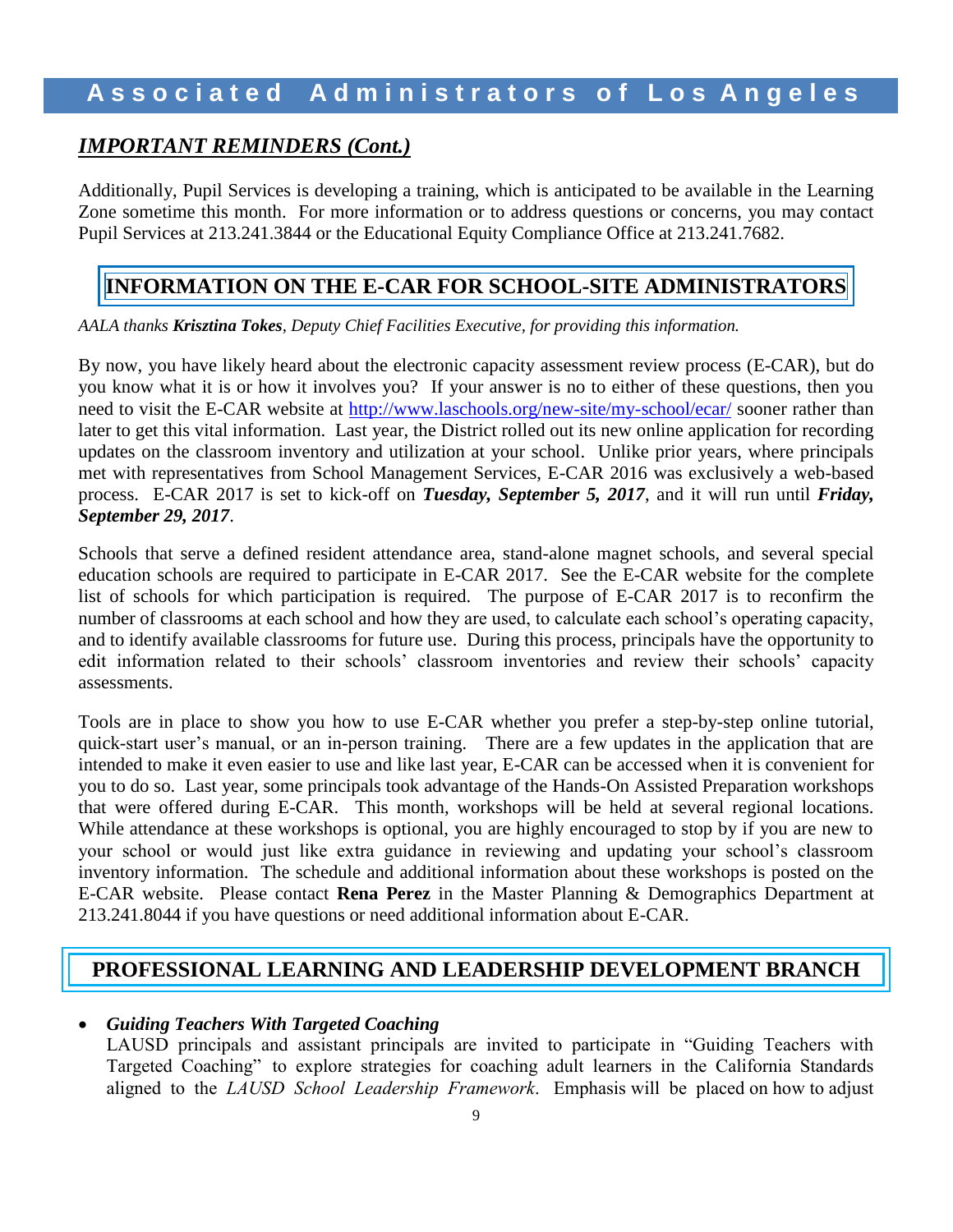### *PLLD UPDATES (Cont.)*

instructional conversations to accommodate the varied needs of staff. Click [here](https://achieve.lausd.net/cms/lib/CA01000043/Centricity/domain/629/martha%20links/2017%20Guiding%20Teachers%20Coaching%20Flyer.pdf) to access the flyer with the dates offered and registration instructions. Those principals and assistant principals who have previously completed this professional development are invited to attend an advanced course, "Advanced Guiding Teachers with Targeted Coaching." This session will be offered on November 4, 2017. Click [here](https://achieve.lausd.net/cms/lib/CA01000043/Centricity/domain/629/martha%20links/2017%20Advanced%20Guiding%20Teachers%20Coaching%20Flyer.pdf) to access the flyer with more information and registration directions. For any questions about either of these trainings, please contact **Beth Bythrow** at [bbythrow@lausd.net.](mailto:bbythrow@lausd.net)

### *Deadline Approaching for the Aspiring Assistant Principals Programs*

Please note that the deadline to apply for the Aspiring Assistant Principals Program (AAPP) is **5:00 p.m. on September 15, 2017**. Individuals interested in assistant principal assignments for the 2018-2019 school year should apply. To access these applications, please see REF-6893.0. An editable version of the application and each separate attachment may be downloaded and completed. Please make sure to download the PDF version for your records. For more information on LAUSD's aspiring programs, you may visit the [APP](http://achieve.lausd.net/app) and [AAPP](http://achieve.lausd.net/aapp) webpages on the Professional Learning and Leadership Development Branch website. You may also contact **Debbi Laidley** [\(debra.laidley@ lausd.net\)](mailto:debra.laidley@%20lausd.net) or **Maria Sotomayor** [\(msotomay@lausd.net\)](mailto:msotomay@lausd.net).

### *Notifying Teachers About Evaluation Status*

Per Article X of the LAUSD-UTLA Collective Bargaining Agreement, an employee scheduled for evaluation this year must be notified by September 15, 2017. In the case of teachers reporting to work after September 15, 2017, and before October 6, 2017, the notice of evaluation must be given within ten working days of the employee reporting to work. Employees newly assigned to a school later than October 6, 2017, shall not be subject to evaluation in the current school year, except in situations where the employee does not have permanent status or received a BSE in the previous academic year. To view a sample communication to teachers that outlines evaluation status and next steps, click [here.](https://achieve.lausd.net/cms/lib/CA01000043/Centricity/Domain/433/EDST%20Template%20Teacher%20Letter_08.2017.docx) Please ensure that all teachers scheduled for evaluation in the upcoming year using the Educator Development and Support: Teachers (EDST) process are rostered within [MyPGS.](https://lausd.truenorthlogic.com/) For more information about EDST, please call 213.241.3444 or contact your Local District's [Teaching and Learning Coordinator.](http://achieve.lausd.net/cms/lib08/CA01000043/Centricity/Domain/433/TLC%20Contact%20List.pdf)



| <b>EVENT</b>                                                                                   | <b>DATE</b>                                   | <b>CONTACT</b>                                                    |  |  |  |
|------------------------------------------------------------------------------------------------|-----------------------------------------------|-------------------------------------------------------------------|--|--|--|
| SEPTEMBER IS CHILDHOOD CANCER AWARENESS, LATINO HERITAGE,                                      |                                               |                                                                   |  |  |  |
| LIBRARY CARD, AND NATIONAL PREPAREDNESS MONTH                                                  |                                               |                                                                   |  |  |  |
| <b>CALIFORNIA ADMISSION DAY</b>                                                                | September 9, 2017                             |                                                                   |  |  |  |
| <b>NATIONAL SUICIDE</b><br><b>PREVENTION WEEK</b>                                              | September $10 - 16$ , 2017                    |                                                                   |  |  |  |
| <b>Elementary Assistant Principals'</b><br><b>Meeting at Pickwick Gardens</b><br>(Required)    | September 14, 2017<br>7:30 a.m. $-12:00$ p.m. | <b>Irina Sugar</b> , 310.826.5631<br>or irina.sugar@lausd.net     |  |  |  |
| <b>Middle School Assistant Principals'</b><br><b>Meeting at Pickwick Gardens</b><br>(Required) | September 14, 2017<br>12:30 p.m. $-4:30$ p.m. | <b>Martin Segura</b> , 818.487.7600 or<br>martin.segura@lausd.net |  |  |  |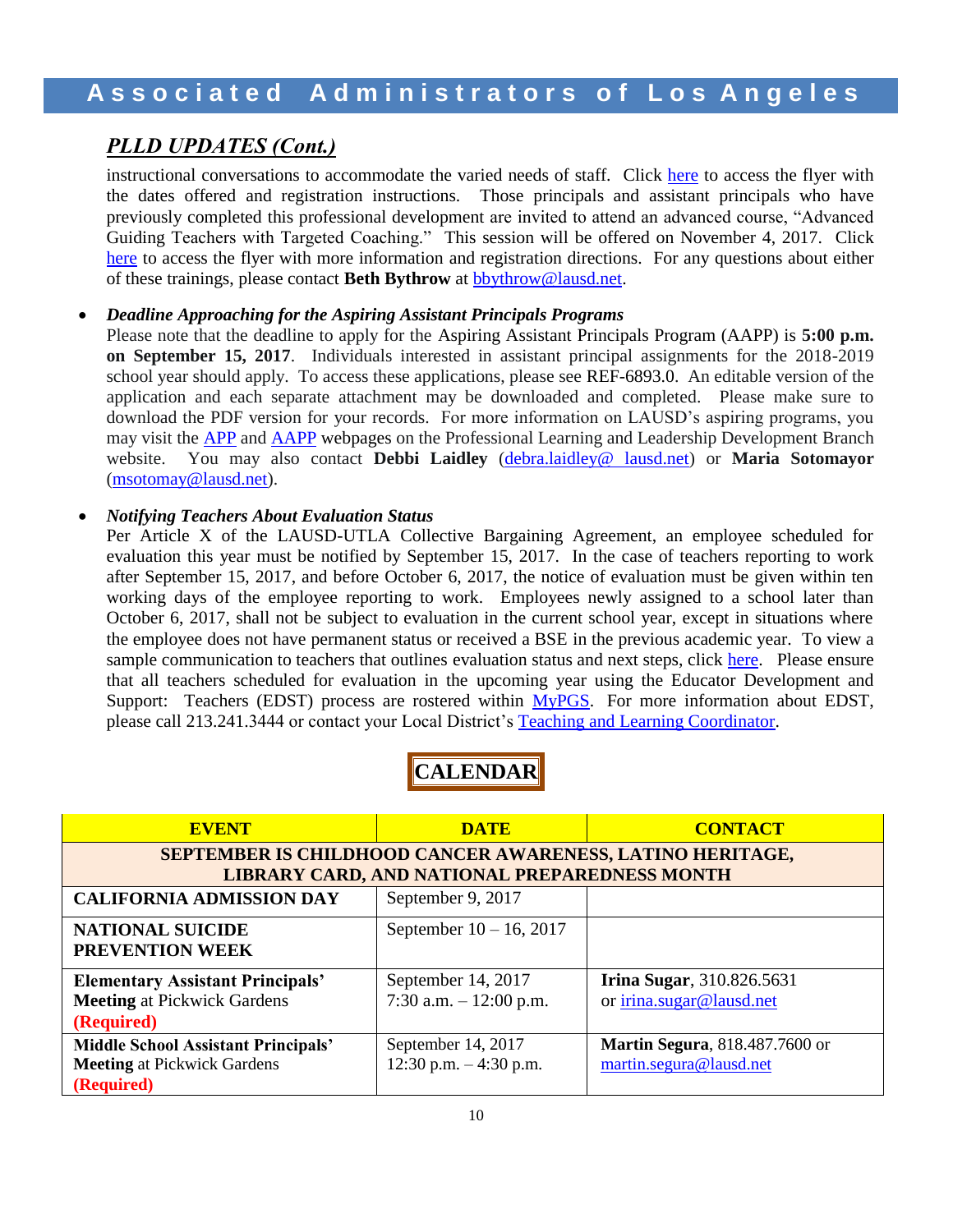| <b>Senior High School Assistant</b>                          | September 14, 2017                              | Mario Hernandez, 818.255.5100 or            |  |
|--------------------------------------------------------------|-------------------------------------------------|---------------------------------------------|--|
| <b>Principals' Meeting at Pickwick</b>                       | 12:30 p.m. $-4:30$ p.m.                         | mah3178@lausd.net                           |  |
| Gardens (Required)                                           |                                                 |                                             |  |
| <b>Elementary Principals' Meeting at</b>                     | September 15, 2017                              | <b>Edgardo Enrique Soberanes,</b>           |  |
| <b>Pickwick Gardens (Required)</b>                           | 7:30 a.m. $-12:00$ p.m.                         | 323.582.6387 or esoberan@lausd.net          |  |
| <b>Adult School Principals' Meeting at</b>                   | September 15, 2017                              | Dr. Clifton de Córdoba,                     |  |
| East L.A. Skills Center (Required)                           | $8:00$ a.m. $-3:00$ p.m.                        | 310.664.5820 or cdecordo@lausd.net          |  |
| <b>CalPERS Benefits Education Event at</b>                   | September 15 - 16, 2017                         | Click <b>HERE</b> or 888.225.7377           |  |
| <b>Hyatt Regency Orange County</b>                           |                                                 |                                             |  |
| <b>Mexican Independence Day</b>                              | September 16, 2017                              |                                             |  |
| (Celebration of Mexican History and                          |                                                 |                                             |  |
| Culture, Board Rule 1102)                                    |                                                 |                                             |  |
| <b>AALA Executive Board Meeting</b>                          | September 18, 2017<br>4:30 p.m.                 | Cathy Vacca, 213.484.2226                   |  |
| <b>Unassigned Day</b>                                        | September 21, 2017                              |                                             |  |
| <b>CalSTRS New Member Workshop at</b>                        | September 23, 2017                              | Click <b>HERE</b> or 800.228.5453           |  |
| <b>Glendale Member Service Center</b>                        | $8:00$ a.m. $-1:00$ p.m.                        |                                             |  |
| <b>Senior High School Options</b>                            | September 27, 2017                              | <b>Justin Lauer</b> , 213.241.4480 or       |  |
| <b>Principals' Meeting at Newmark HS</b>                     | 7:30 a.m. - 12:00 p.m.                          | jxl9505@lausd.net                           |  |
| <b>COBA Opening Meeting at TBD</b>                           | September 27, 2017                              | <b>Josephine Ruffin</b> , 323.496.7533 or   |  |
|                                                              | 5:30 p.m. $-7:30$ p.m.                          | josephineruffin@sbcglobal.net               |  |
|                                                              |                                                 |                                             |  |
|                                                              |                                                 |                                             |  |
| <b>APSCSO Meeting at Crenshaw H.S.</b>                       | September 28, 2017<br>$8:00$ a.m. $-11:30$ a.m. | Danny Kindle, dlk4931@lausd.net             |  |
| <b>AALA Fall Reception at The Center at</b>                  | September 28, 2017                              | RSVP to Gema Pivaral,                       |  |
| Cathedral Plaza                                              | 4:30 p.m. $-7:30$ p.m.                          | $g$ pivaral@aala.us or 213.484.2226         |  |
| <b>Retirement Party for Dr. Carolin</b>                      | September 30, 2017                              | Dr. Carolin McKie, 310.749.2624 or          |  |
| McKie at The Center at Sycamore Plaza                        | 6:00 p.m.                                       | carolin.mckie@aol.com                       |  |
| <b>Middle School Principals' Meeting at</b>                  | October 4, 2017                                 | Edward Colación, 213.739.6500 or            |  |
| Pickwick Gardens (Required)                                  | 7:30 a.m. $-12:00$ p.m.                         | eac3110@lausd.net                           |  |
| <b>Senior High School Principals'</b>                        | October 4, 2017                                 | <b>Edward Trimis</b> , 323.357.7531 or      |  |
| <b>Meeting at Pickwick Gardens</b>                           | 7:30 a.m. $-12:00$ p.m.                         | etrimis@lausd.net                           |  |
| ( <b>Required</b> )                                          |                                                 |                                             |  |
| <b>Senior High School Options</b>                            | October 4, 2017                                 | <b>Justin Lauer</b> , 213.241.4480 or       |  |
| <b>Principals' Meeting at Pickwick</b>                       | 7:30 a.m. $-12:00$ p.m.                         | jxl9505@lausd.net                           |  |
| Gardens (Required)                                           |                                                 |                                             |  |
| <b>Pilot School Principals' Meeting at</b>                   | October 4, 2017, 2017                           | Cynthia Gonzalez, 323.846.2118 or           |  |
| <b>Pickwick Gardens (Required)</b>                           | 7:30 a.m. $-12:00$ p.m.                         | cxg0844@lausd.net                           |  |
| <b>AALA Representative Assembly Meeting</b>                  | October 5, 2017                                 | Cathy Vacca, 213.484.2226                   |  |
|                                                              | 4:30 p.m.                                       |                                             |  |
| <b>WEEK OF THE CALIFORNIA</b><br><b>SCHOOL ADMINISTRATOR</b> | October $9 - 13$ , 2017                         | www.acsa.org                                |  |
| <b>CalSTRS Preretirement Workshop at</b>                     | October 19, 2017                                | <b>Maria Voigt</b> , 213.241.6365, or click |  |
| Meyler ES, Auditorium                                        | $4:00$ p.m.                                     | <b>HERE</b> to register                     |  |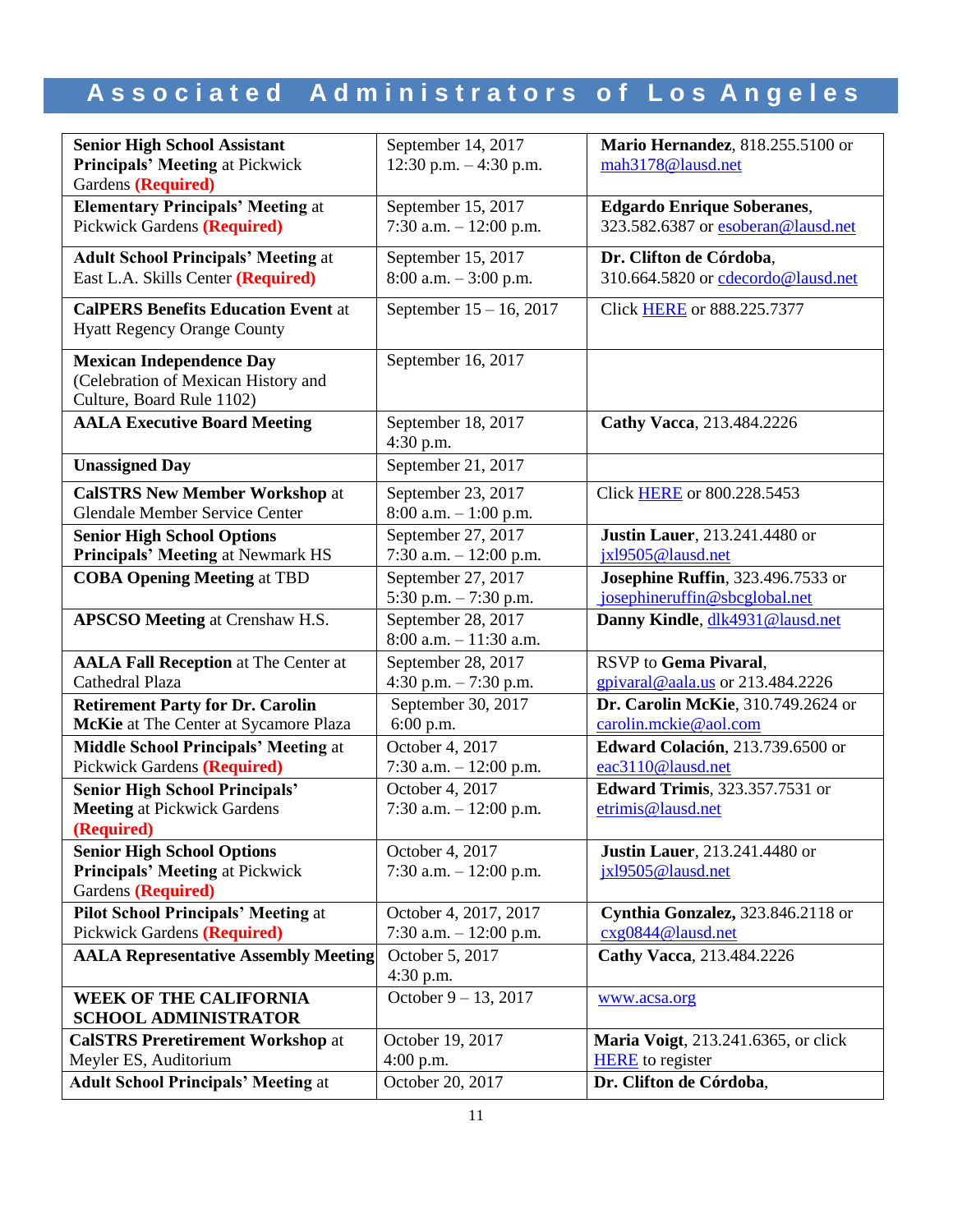| East L.A. Skills Center ( <b>Required</b> )                                        | $8:00$ a.m. $-3:00$ p.m.                      | 310.664.5820 or cdecordo@lausd.net                             |
|------------------------------------------------------------------------------------|-----------------------------------------------|----------------------------------------------------------------|
| <b>Organization of Early Education</b><br><b>Center Administrators' Meeting at</b> | October 20, 2017<br>$9:00$ a.m. $-12:30$ p.m. | <b>Ayanna Davis, 323.357.7790 or</b><br>ayanna.davis@lausd.net |
| Beethoven EEC ( <b>Required</b> )                                                  |                                               |                                                                |

### **UCLA DOCTORATE OF EDUCATION (ED.D.) IN EDUCATIONAL LEADERSHIP**



*The Graduate School of Education and Information Studies at UCLA is now ranked #3 among graduate schools of education in the country by U.S. News and World Report (behind #1 Harvard and #2 Stanford, tying for 3rd place with two other great institutions in the Midwest and East).*

We seek educators committed to improving practice and equity across the K-16 continuum; those who guide their work by principles of individual responsibility, an ethic of excellence, and

a commitment to the communities they serve.

Each cohort in the UCLA Educational Leadership Program (ELP) embarks on a practitioner-oriented three-year experience in a supportive environment with outstanding faculty and expert educational practitioners. Established in 1993, UCLA's small, student-focused Ed.D. program prepares educators to advance educational organizations and improve educational outcomes for children, youth, and adults.

**ELP Information Session dates for this fall are: 9/9, 9/23, 10/7, 10/28, 11/4**, **11/18, 12/2, and 12/16.** Space is limited. Please sign up by visiting: [http://gseis.ucla.edu/education/academic-programs/educational](http://gseis.ucla.edu/education/academic-programs/educational-leadership-program/elp-information-sessions/)[leadership-program/elp-information-sessions/.](http://gseis.ucla.edu/education/academic-programs/educational-leadership-program/elp-information-sessions/)

If you encounter technical difficulties or need further information, please email [eddinfo@gseis.ucla.edu,](mailto:eddinfo@gseis.ucla.edu) call (310) 206-1673, or visit: <http://gseis.ucla.edu/education/academic-programs/educational-leadership-program/>

### **Application deadline: February 1, 2018**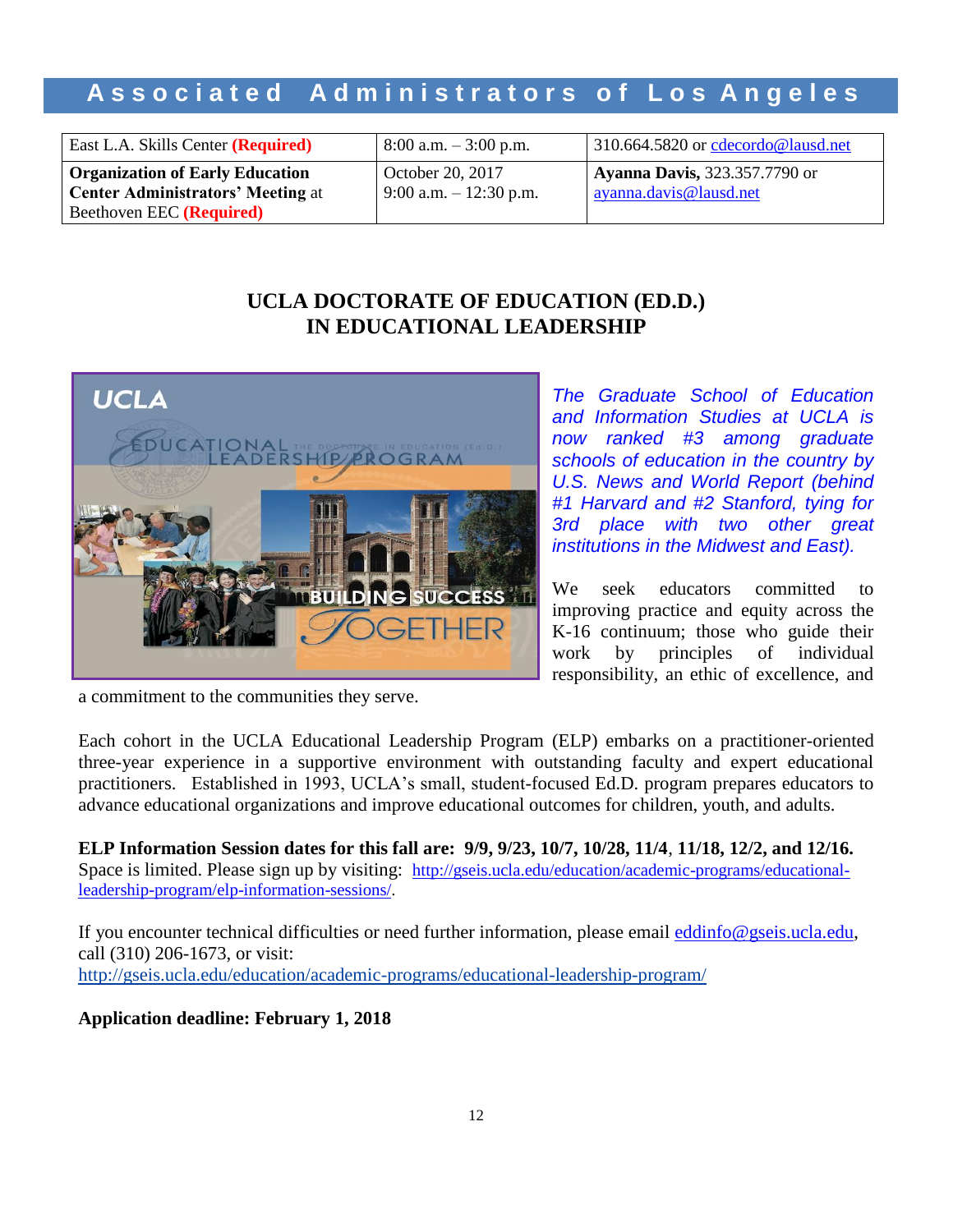# **UCLA TIER I AND TIER II CREDENTIAL PROGRAMS**



The UCLA Principal Leadership Institute (PLI) invites aspiring administrators and teacher leader to apply for the 2018-2019 cohort of social justice educators. We offer a Tier I Administrative Services Credential and Master of Education starting in June 2018 and ending in August 2019. Small scholarships are available to assist with tuition fees. View the PLI flyer by clicking [HERE,](http://www.aala.us/docs/2017/09/PLI1819-Info2.pdf) explore our website at [www.uclapli.org,](http://www.uclapli.org/) and attend an

upcoming information session: 9/9, 10/4, 10/21, 11/15, 11/18, 12/9. The application deadline is February 5, 2018. For additional information, contact **Nataly Birch** at [birch@gseis.ucla.edu](mailto:birch@gseis.ucla.edu) or 310.267.4905.

The Leadership Support Program (LSP) is a Commission-Approved Professional Preparation Program for the Administrative Services Credential – Clear (Tier II). The program at UCLA is a partnership with the University of California at Berkeley. For more information on this program, please click here: [https://centerx.gseis.ucla.edu/principal-leadership/leadership-support-program-tier-2/.](https://centerx.gseis.ucla.edu/principal-leadership/leadership-support-program-tier-2/)

# **POSITIONS AVAILABLE**

*Note to Applicants: Please be advised that you are responsible for making sure all the District requirements have been met. Do not contact AALA for information regarding positions; for detailed requirements for positions and employment updates use the contact phone number provided in the announcement or visit the District website at* [http://www.lausdjobs.org](http://www.lausdjobs.org/) *(classified) or* <http://achieve.lausd.net/Page/1125> *(certificated). Employees who change basis during the school year may not earn a full year of service credit and annualized employees who change their basis during the year may sustain an annualized settlement.*

### **CERTIFICATED**

### *PRINCIPAL, EARLY EDUCATION CENTER*

**Laurel and Wilton Place Early Education Centers, Early Childhood Education Division, MST 38G, A Basis.** For more information, contact **Dean Tagawa** at 213.241.0415 or [dtagawa@lausd.net.](mailto:dtagawa@lausd.net) Application deadline is 5:00 p.m., Friday, September 15, 2017.

**Escalante Early Education Center and State Street Early Education Center, Early Education Center, MST 38G, A Basis.** For more information, contact **Dean Tagawa** at 213.241.0415 or [dtagawa@lausd.net.](mailto:dtagawa@lausd.net) Application deadline is 5:00 p.m., Friday, September 22, 2017.

### *PRINCIPAL, SECONDARY*

**Bancroft Middle School, Local District West, MST 45G, E Basis.** For more information, contact **Dr. Michelle Rainey Woods**, Director, at 310.914.2100 or [jrainey@lausd.net.](mailto:jrainey@lausd.net) Application deadline is 5:00 p.m., Wednesday, September 13, 2017.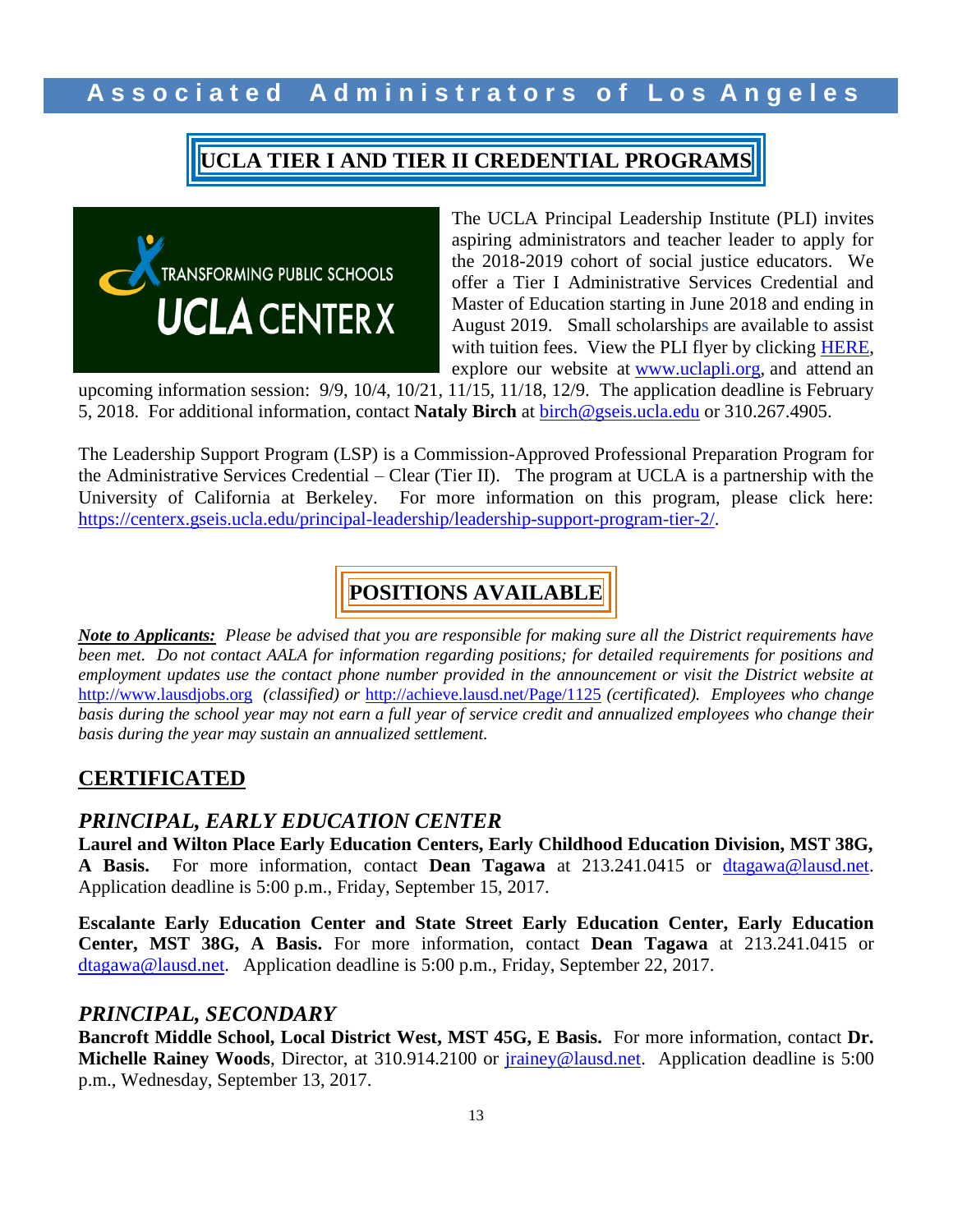# **A s s o c i a t e d A d m i n i s t r a t o r s o f L o s A n g e l e s**

### *POSITIONS AVAILABLE (Cont.)*

### *ASSISTANT PRINCIPAL, ELEMENTARY*

**Esperanza Elementary School, Local District Central, MST 38G, B Basis.** For more information, contact **Julie Gonzalez**, Director, c/o **Bertha Guido** at [bertha.guido@lausd.net,](mailto:bertha.guido@lausd.net) or 213.241.0118. Application deadline is 5:00 p.m., Friday, September 22, 2017.

**Commonwealth Elementary School, Local District Central, MST 38G, B Basis.** For more information, contact **Dr. Chiae Byun-Kitayama**, Director, at 213.241.0118 or [cbyun1@lausd.net.](mailto:cbyun1@lausd.net) Application deadline is 5:00 p.m., Thursday, September 14, 2017.

**Wadsworth Elementary School, Local District Central, MST 38G, B Basis.** For more information, contact **Francisco Gonzalez**, Director, at 213.241.0118. Application deadline is 4:00 p.m., Wednesday, September 13, 2017.

### *ASSISTANT PRINCIPAL, SECONDARY*

**Roosevelt High School, Partnership for Los Angeles Schools, MST 41G, B Basis.** For more information, email [employment@partnershipla.org.](mailto:employment@partnershipla.org) Application deadline is 5:00 p.m., Thursday, September 14, 2017.

**Berendo Middle School, Local District Central, MST 40G, B Basis.** For more information, contact **Julie Gonzalez**, Director, c/o **Bertha Guido** at [bertha.guido@lausd.net.](mailto:bertha.guido@lausd.net) Application deadline is 5:00 p.m., Friday, September 22, 2017.

### *ASSISTANT PRINCIPAL, SECONDARY INVESTMENT SCHOOL*

**San Pedro High School, Local District South, MST 41G, A Basis.** For more information, contact **Terry Ball**, Director, at 310.354.3400. Application deadline is 5:00 p.m., Friday, September 8, 2017.

#### *ASSISTANT PRINCIPAL, ADULT COUNSELING SERVICES*

**Venice Skills Center, Division of Adult and Career Education, MST 38G, B Basis.** For more information, contact **Alonzo Cienfuegos**, Coordinator, at 213.241.4953. Application deadline is 5:00 p.m., Thursday, September 14, 2017.

### *COORDINATOR, INSTRUCTIONAL DATA*

**Local District South, MST 41G, Temporary Adviser, E Basis.** For more information, contact **Susana Romo**, at [susana.romo@lausd.net.](mailto:susana.romo@lausd.net) Application deadline is 5:00 p.m., Thursday, September 21, 2017.

#### *COORDINATOR, TITLE 1*

**Local District East, MST 41G, Temporary Adviser, E Basis.** For more information, contact **Karen Ryback**, Executive Director, FSEP, at 213.241.6990. Application deadline is 5:00 p.m., Thursday, September 21, 2017.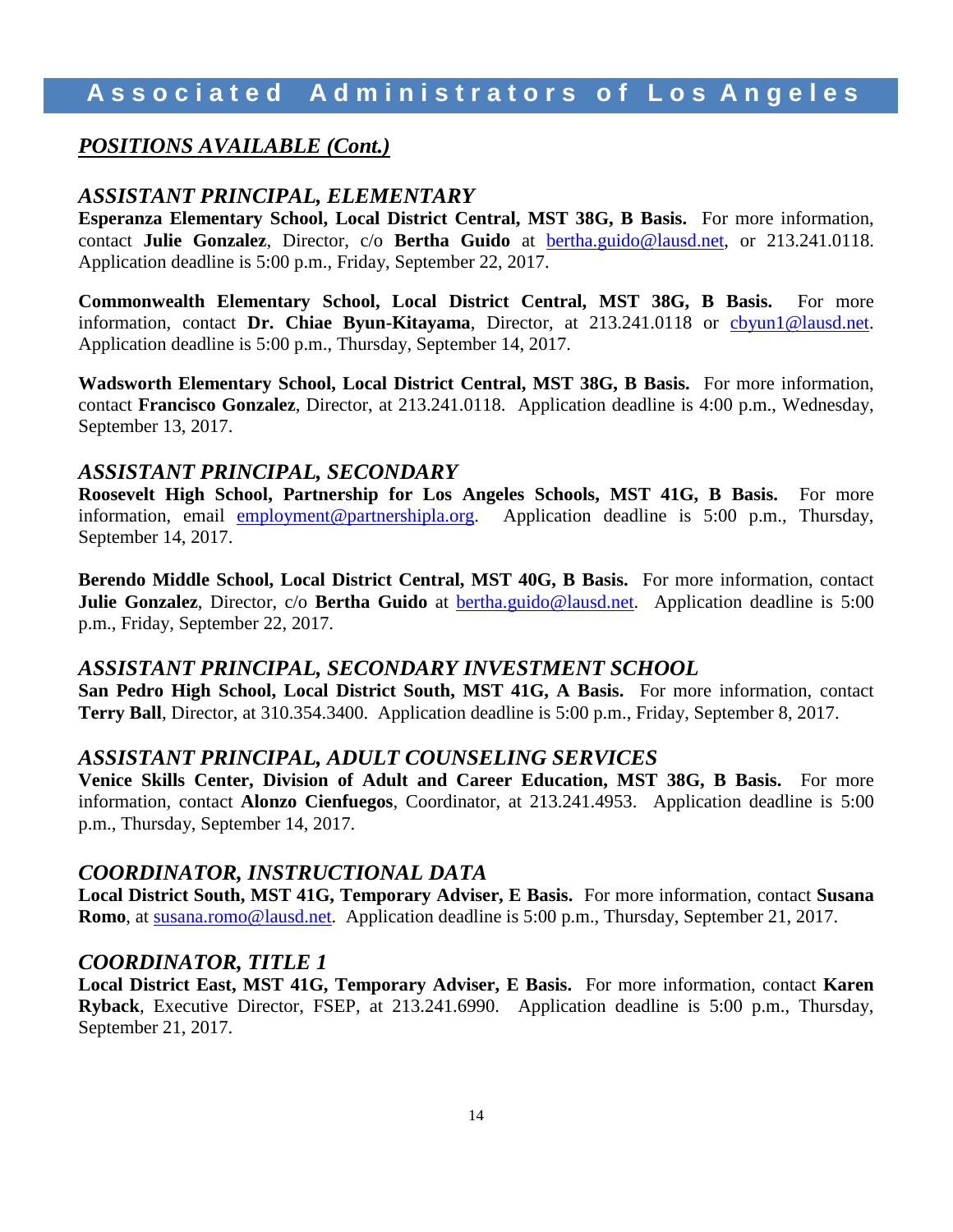# **A s s o c i a t e d A d m i n i s t r a t o r s o f L o s A n g e l e s**

### *POSITIONS AVAILABLE (Cont.)*

### *ADMINISTRATIVE COORDINATOR, PREVENTION AND INTERVENTION*

**Local District Central, Division of Special Education, MST 43G, Temporary Adviser, A Basis.** For more information, contact **Monique Arbuckle** at [monique.arbuckle@lausd.net.](mailto:monique.arbuckle@lausd.net) Application deadline is 5:00 p.m., Monday, September 18, 2017.

### *SPECIALIST, K-12 ENGLISH LEARNER COMPLIANCE*

**Multilingual and Multicultural Education Department, Division of Instruction, MST 38G, Temporary Adviser, E Basis.** For more information, contact **Lydia Acosta Stephens** at [lstephen@lausd.net.](mailto:lstephen@lausd.net) Application deadline is 5:00 p.m., Wednesday, September 13, 2017.

### **CLASSIFIED**

### *DIRECTOR OF PAYROLL ADMINISTRATION*

**Payroll Administration Branch, Accounting and Disbursements Division, \$119,000 - \$148,200, 12 month position.** For more information, please click [HERE.](https://btserec.lausd.net/sap/bc/webdynpro/sap/zerwd_a_refcode_srch_int?sap-client=910) Application deadline is Friday, September 22, 2017.

### *PURCHASING SERVICES MANAGER*

**Procurement Services Division, \$94,956 - \$117,656, 12-month position**.For more information, please click [HERE.](https://btserec.lausd.net/sap/bc/webdynpro/sap/zerwd_a_refcode_srch_int?sap-client=910) Application deadline is Friday, September 15, 2017.

### *ROOFING SUPERVISOR*

**Facilities Services Division, \$91,500, 10-, 11-, or 12-month position.** For more information, please click [HERE.](https://btserec.lausd.net/sap/bc/webdynpro/sap/zerwd_a_refcode_srch_int?sap-client=910) Application period is open until position is filled.

### *TRANSPORTATION SERVICES MANAGER*

**Transportation Services Division, \$80,500 - \$100,400, 12-month position.** For more information, please click [HERE.](https://btserec.lausd.net/sap/bc/webdynpro/sap/zerwd_a_refcode_srch_int?sap-client=910) Application deadline is Tuesday, September 12, 2017.

| <b>CERTIFICATED POSITIONS</b>   | <b>LOCATION</b>         | <b>CONTACT</b>                  | <b>DEADLINE</b>    |
|---------------------------------|-------------------------|---------------------------------|--------------------|
| SPECIALIST, LOW INCIDENCE       | Division of             | <b>Kim Miller, 213.241.8260</b> | $12:00$ p.m.       |
| MST 38G, E Basis                | Special                 |                                 | Friday             |
|                                 | Education               |                                 | September 8, 2017  |
| SPECIALIST, SCHOOL NURSING      | <b>District Nursing</b> | Serop Hakimian,                 | <b>EXTENDED</b>    |
| MST 37G, E Basis, two positions | Services, SHHS          | serop.hakimian@lausd.net,       | $5:00$ p.m.        |
|                                 |                         | or Sosse Bedrossian,            | Friday             |
|                                 |                         | sosse.bedrossian@lausd.         | September 8, 2017  |
|                                 |                         | net                             |                    |
| PRINCIPAL, DHH SCHOOL           | Marlton School,         | Jaime Morales, Director,        | <b>EXTENDED</b>    |
| MST 42G, E Basis                | <b>Local District</b>   | 310.914.2100 or                 | $5:00$ p.m.        |
|                                 | West                    | jaime.morales@lausd.net         | Wednesday          |
|                                 |                         |                                 | September 13, 2017 |

### **PREVIOUSLY ANNOUNCED POSITIONS**